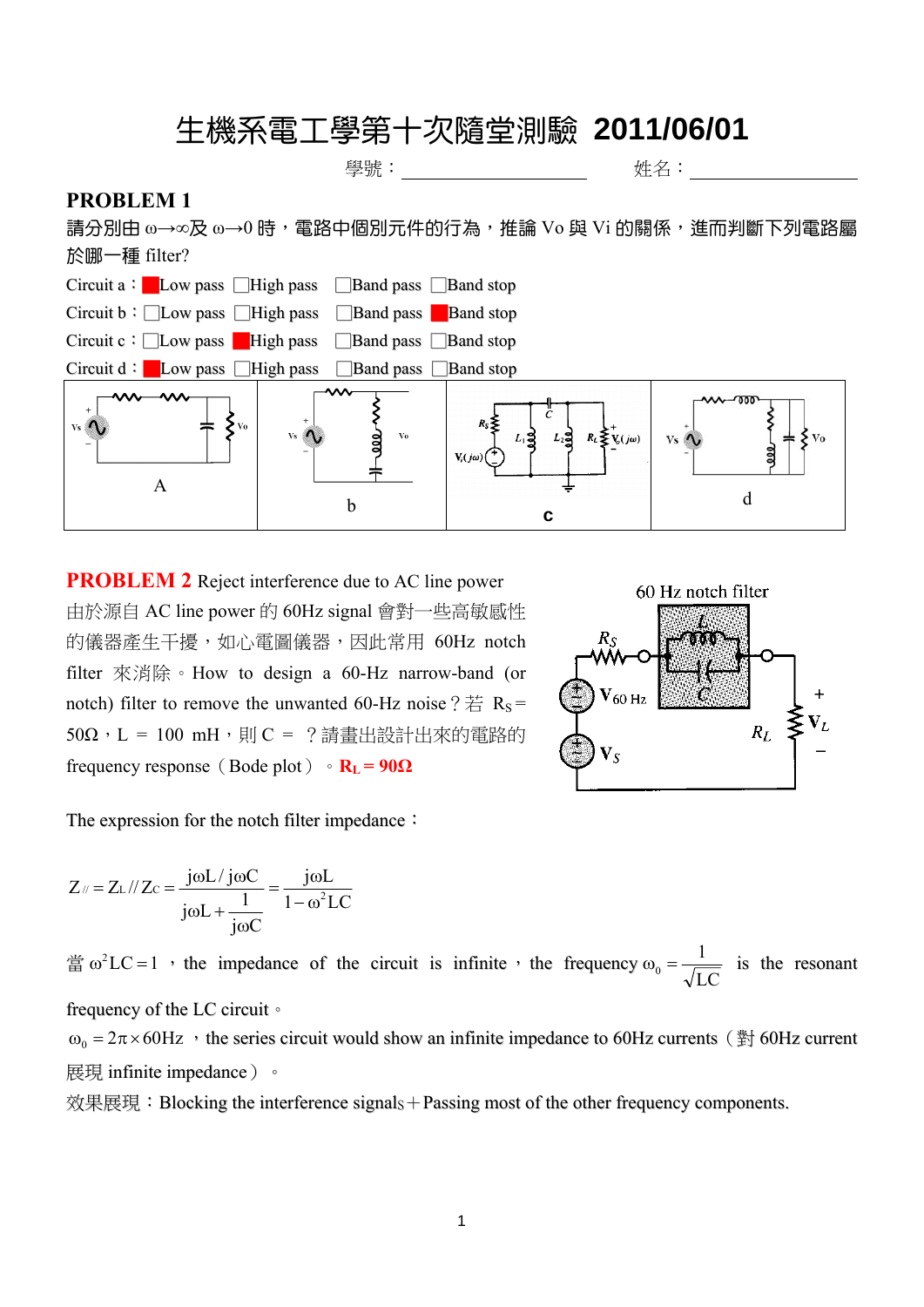Let L=100mH 
$$
\rightarrow
$$
 C =  $\frac{1}{\omega_0^2 L} = \frac{1}{(2\pi \times 60)^2 L} = 70.36 \mu F$ 

The frequency response of the complete circuit:

$$
H_v(j\omega) = \frac{V_o(j\omega)}{V_i(j\omega)} = \frac{R_L}{R_S + R_L + Z_{\text{in}}} = \frac{R_L}{R_S + R_L + \frac{j\omega L}{1 - \omega^2 LC}}
$$

$$
= \frac{(1 - \omega^2 LC)^2 (R_S + R_L)R_L - j\omega LR_L(1 - \omega^2 LC)}{(1 - \omega^2 LC)^2 (R_S + R_L)^2 + \omega^2 L^2} = |H(j\omega)| \angle H(j\omega)
$$
Amplitude = |H(j\omega)| =

Phase =  $\angle H(j\omega)$  =

## 【注意 **H(jw)**在極大、極小與ω**<sup>0</sup>** 處的 **amplitude** 與 **phase angle**】 畫圖時,必須清楚呈現在極大、極小與ω**<sup>0</sup>** 處的大小,以及ω**<sup>0</sup>** 的值。



【注意 **H(jw)**在ω**<sup>0</sup>** 處的 **amplitude** 非常小,理論上趨近於 0】